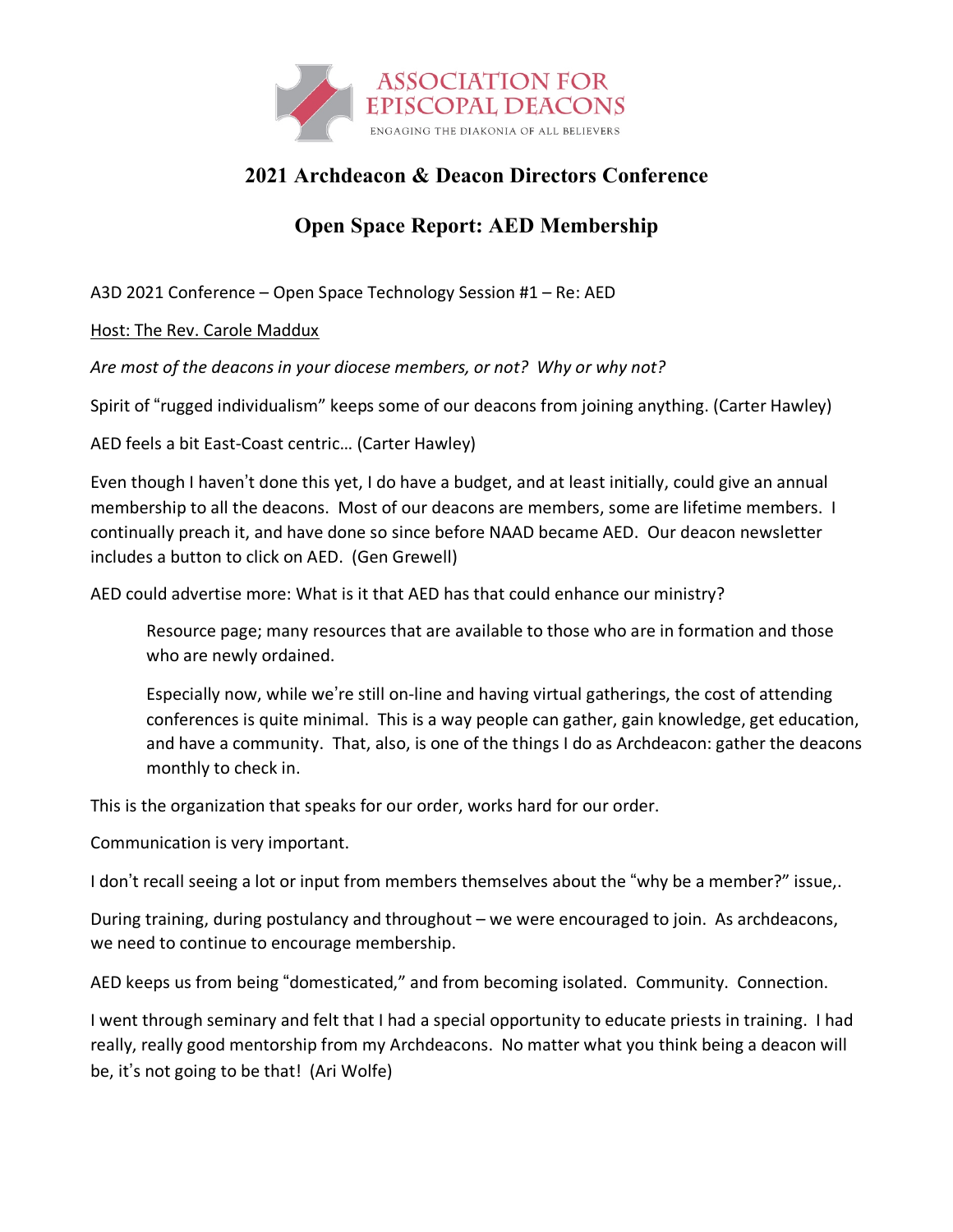This is our "professional" education.

I'd like to know more about how I can get involved and participate. (Ari Wolfe)

Maybe a member of the Board of AED could attend these regularly scheduled meetings of deacons in the dioceses, especially while they're still virtual. (Divide up the country and take assignments). Also, the Fund for the Diaconate is trying to get its message out.

I'd guess (though I don't know) that most of our deacons are not members. So part of my duties should be to encourage my deacons – and also the students I teach – to join. I do use the resources from AED. It resonates with my newer deacons. But we have deacons from all different waves of the diaconate, including a lot who still see themselves as appropriately serving just in their parishes and belonging to a little club. So, since AED's website and its resources are very good, focus on that; stay away from being just another club to belong to. (Betsy Bennett)

I'd really like to model connections between formation organizations – various schools for deacon – and AED. There is rarely a gathering of deacons when AED doesn't come up. We direct people to AED's website. Cross-pollination between AED and any/all of us out here doing formation will be great. (Lynda Tyson)

The competencies help provide an overarching view of what deacons need to know – guideline, pulling everything together. (Ari Wolfe)

We use the competencies as the foundation for our individuals going through the process to put together portfolios which they will submit to the Board of Examining Chaplains. (Gen Grewell)

Does "Deacons Moving Forward" connect with AED helping to form the next wave? Yes. We're trying to figure this all out together. I can't tell you how many ideas I have gotten that I have taken back to Montana that have been really useful, that have gotten us out of a bind, have done wonders for our school. And then there are the ideas we create together. (Roxy)

Where AED has really shined for me has been in my role as an Archdeacon; the gifts that it has given to me and our diocese. AED has opened up the A3D conference to anyone who's really committed to the diaconate. We're making this order stronger, to what it can be / should be. I had to build this from the ground up and *could not* have done this without AED. (Roxy)

One of the key things that has come from AED, out of everything over the years, is the networking. The connections you make that result in the ability to share, to get inspired and build on others 'ideas and examples. For example, the Diocese of San Diego drew on our job description for an Archdeacon, and now they have an Archdeacon. Sharing our newsletter. (Gen Grewell)

## *Has anyone used AED for continuing education credits?*

I certainly report the conferences as my continuing education to my diocese each year. (In our diocese, for example, we are required to do at least 18 hours each year.) (Roxy)